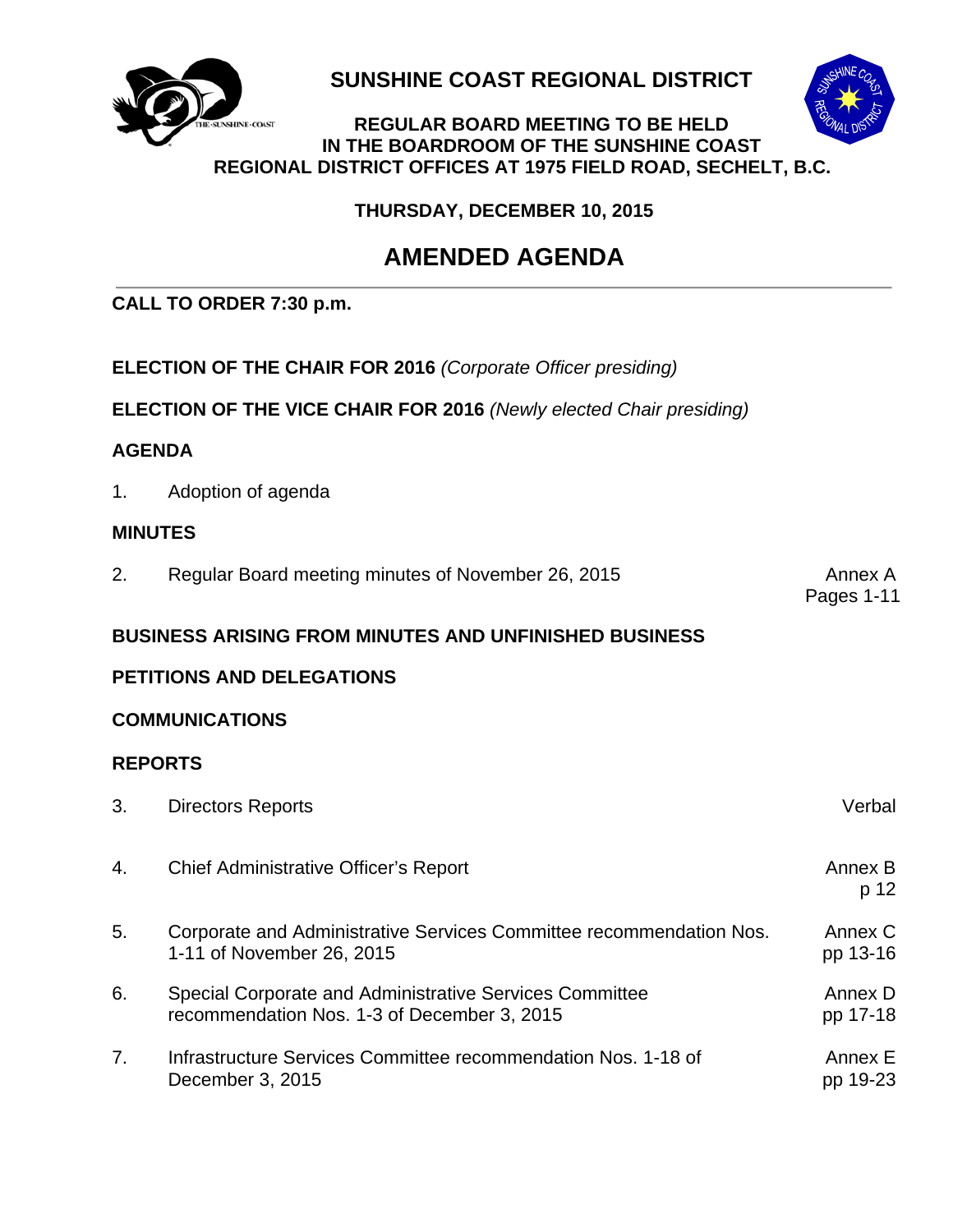7a  $\Rightarrow$  ADD Planning and Development Committee recommendation Nos.4, 10 and 19 of December 10, 2015 Late Item pp 23a-b **MOTIONS**  8.  $\overrightarrow{P}$ ADD THAT the resignation of Leonie Croy from the Area F Advisory Planning Commission be received. **BYLAWS**  9. "Sunshine Coast Regional District 2016 Revenue Anticipation Bylaw No. 701, 2015" *– first, second, third reading and adoption*  **(Voting – All Directors – weighted vote: A-2, B-2, D-2, E-2, F-2, Sechelt-5, Gibsons-3, SIGD-1**) Annex F p 24 10. **<sup>⇒</sup>ADD** "Sunshine Coast Regional District Zoning Amendment Bylaw No. 310.165, 2015" *– second reading* **(Voting – Electoral Area Directors – one vote each**) Late Item pp 25-29

## **NEW BUSINESS**

## **IN CAMERA**

 THAT the public be excluded from attendance at the meeting in accordance with Section 90(1) (e) and (k) of the Community *Charter* "the acquisition, disposition or expropriation of land or improvements…" and "negotiations and related discussions respecting the proposed provision of a municipal service..."

## **ADJOURNMENT**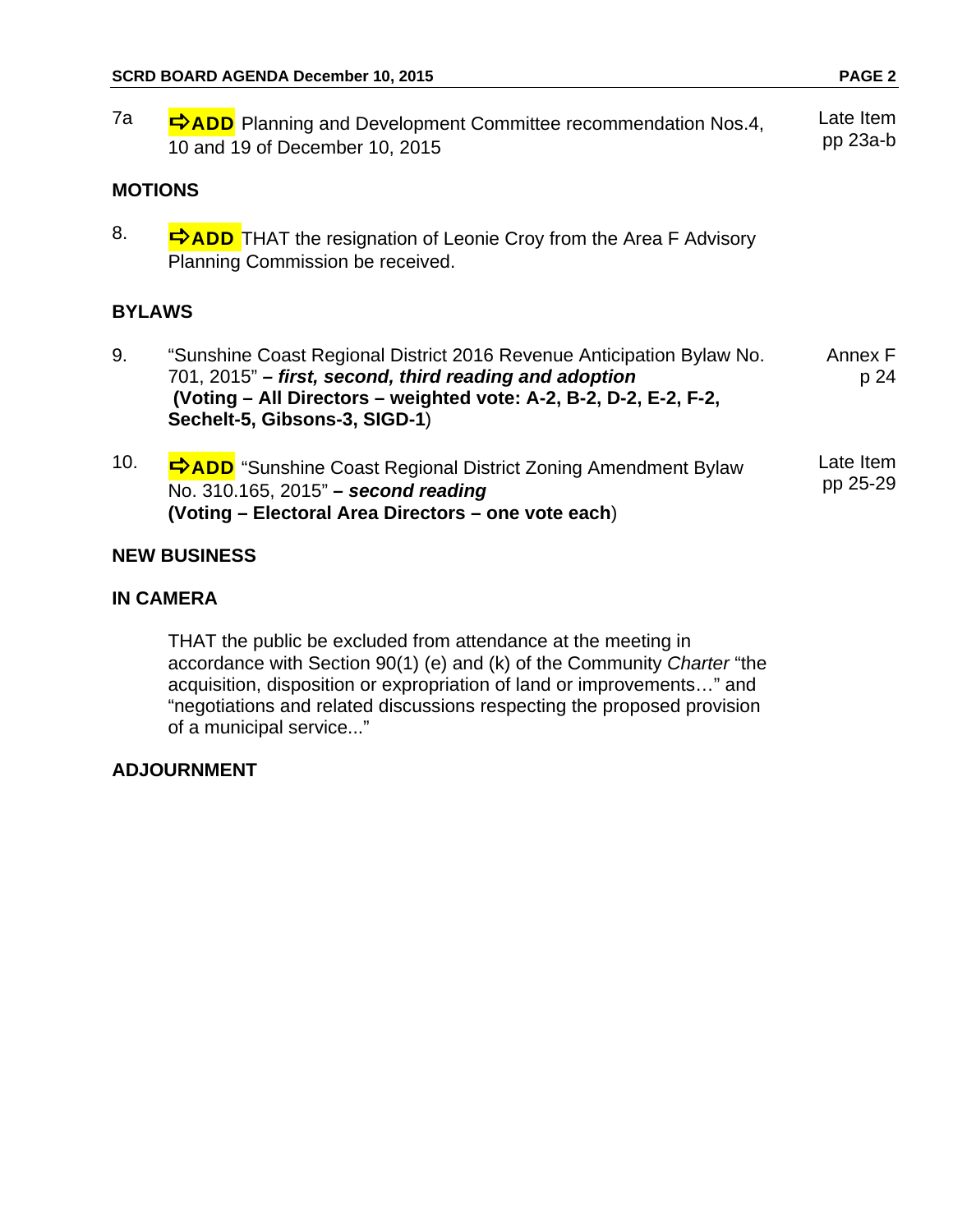**Recommendation No. 4** *Sunshine Coast Regional District Zoning Amendment Bylaw No. 310.165, 2015 (Narrows Inlet Hydro Project)* 

The Planning and Development Committee recommended that the staff report dated December 2, 2015 and titled "Bylaw 310.165 – Narrows Inlet Hydro Project" be received;

AND THAT Bylaw 310.165 be amended such that the unsurveyed Crown land identified in Appendix D be designated as a Temporary Use Permit area and not be rezoned from RU2 (Rural Two) to I9 (Independent Power Project);

AND THAT *Sunshine Coast Regional District Zoning Amendment Bylaw No. 310.165, 2015* be forwarded to the Board for Second Reading;

AND THAT a Public Hearing be scheduled for 7:00 p.m., Tuesday January 19, 2016 at SCRD Boardroom, 1975 Field Road, Sechelt;

AND THAT Director Mauro be delegated as the Chair and Director Nohr be delegated as the Alternate Chair for the public hearing;

AND FURTHER THAT this recommendation be forwarded to the December 10, 2015 Regular Board meeting for adoption.

#### **Recommendation No. 10** *Regional Economic Development Steering Committee Meeting Notes of December 2, 2015, Community Outreach Report and Revised Sunshine Coast Regional Economic Development Charter*

The Planning and Development Committee recommended that the Regional Economic Development Steering Committee Meeting Notes of December 2, 2015, Community Outreach Report and Revised Sunshine Coast Regional Economic Development Charter be received;

AND THAT Recommendations No. 2, 4, 5, 6 from the Regional Economic Development Steering Committee Meeting Notes of December 2, 2015 be adopted and acted upon as follows:

**Recommendation # 2** *Arms-length Non-Profit Society vs. Development Corporation* 

THAT staff seek legal advice regarding a regional economic development arms-length non-profit society vs. development corporation;

AND THAT the Steering Committee members seek feedback from their respective councils/board regarding the entity being a non-profit society vs. development corporation;

AND THAT the information gathered be provided to the appointed board directors of the regional economic development entity in order to decide upon the type of arms-length entity.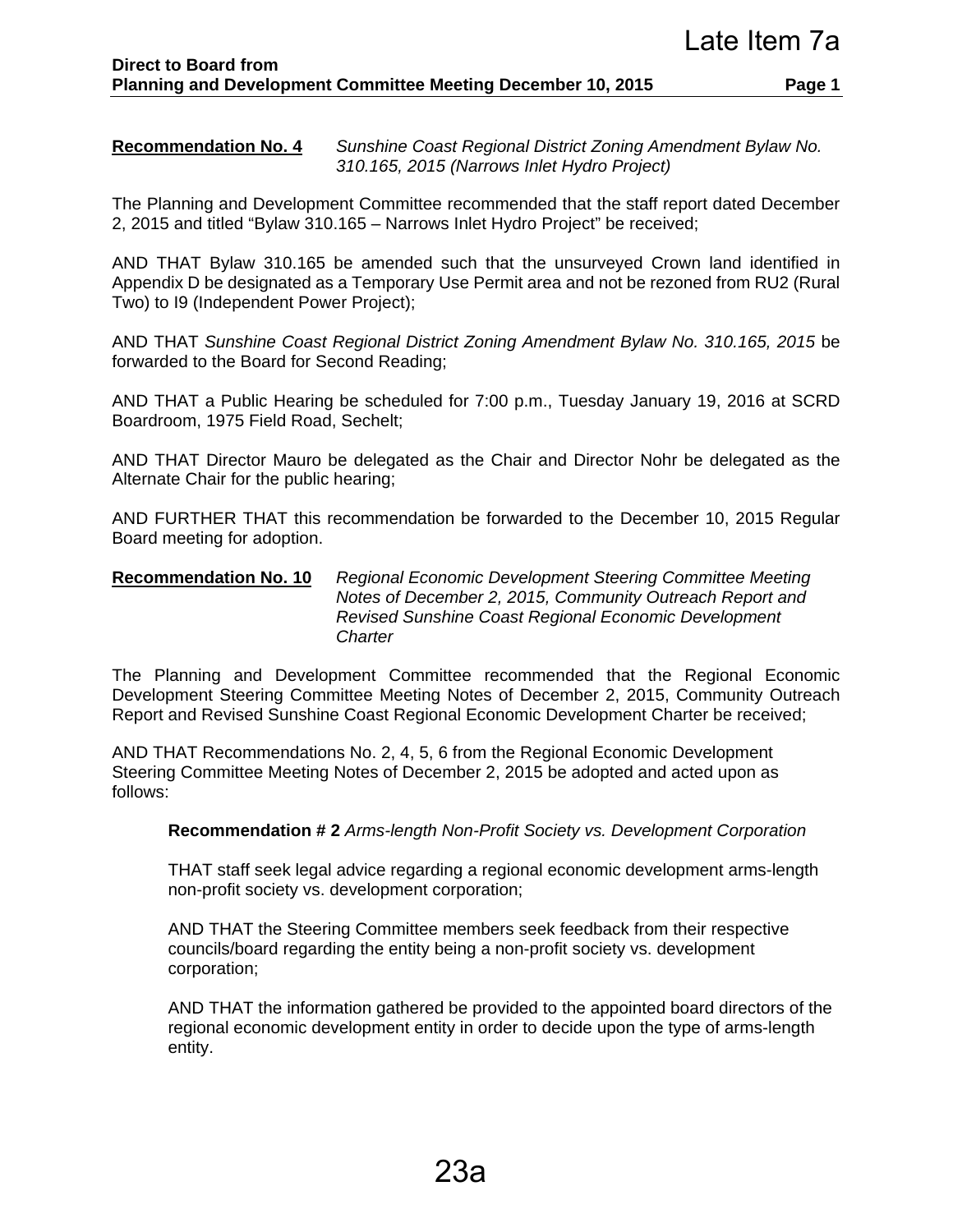#### **Recommendation # 4** *Revised Sunshine Coast Regional Economic Development Charter*

THAT the revised Sunshine Coast Regional Economic Development Charter for the regional economic development entity be received;

AND THAT a copy of the revised Charter be sent to all partner local governments.

#### **Recommendation # 5** *Draft Memorandum of Understanding*

THAT the draft Memorandum of Understanding for Sunshine Coast Regional Economic Development be received;

AND THAT the terms of the agreement be amended to 4 years (2016-2019).

#### **Recommendation # 6** *Call for Board Directors advertisements*

THAT staff prepare a call for board directors advertisement for the Sunshine Coast Regional Economic Development organization on behalf of the Steering Committee;

AND THAT the advertisement be circulated to Steering Committee members for review;

AND THAT the call for board directors advertisement run in one edition of the Coast Reporter newspaper prior to the holidays, with an additional advertisement announcing the recruitment process in the Coast Reporter newspaper and Harbour Spiel in early January.

AND FURTHER THAT this recommendation be forwarded to the December 10, 2015 Regular Board meeting for adoption.

#### **Recommendation No. 19** *Pender Harbour Senior's Housing Society Request for Letter of Support*

The Planning and Development Committee recommended that the correspondence from Les Falk, Chairperson, Pender Harbour Senior's Housing Society regarding Request for Letter of Support for Senior's Housing Development be received;

AND THAT a letter of support be provided to the Pender Harbour Senior's Housing Society using the suggested wording:

"The Sunshine Coast Regional District supports the Pender Harbour Senior's Housing Society submitting an application to BC Housing seeking assistance and funding to construct a Senior's Housing facility at Lily Lake in Electoral Area A of the Regional District. The project would be required to comply with the bylaws of the Sunshine Coast Regional District.";

AND FURTHER THAT this recommendation be forwarded to the December 10, 2015 Regular Board meeting for adoption.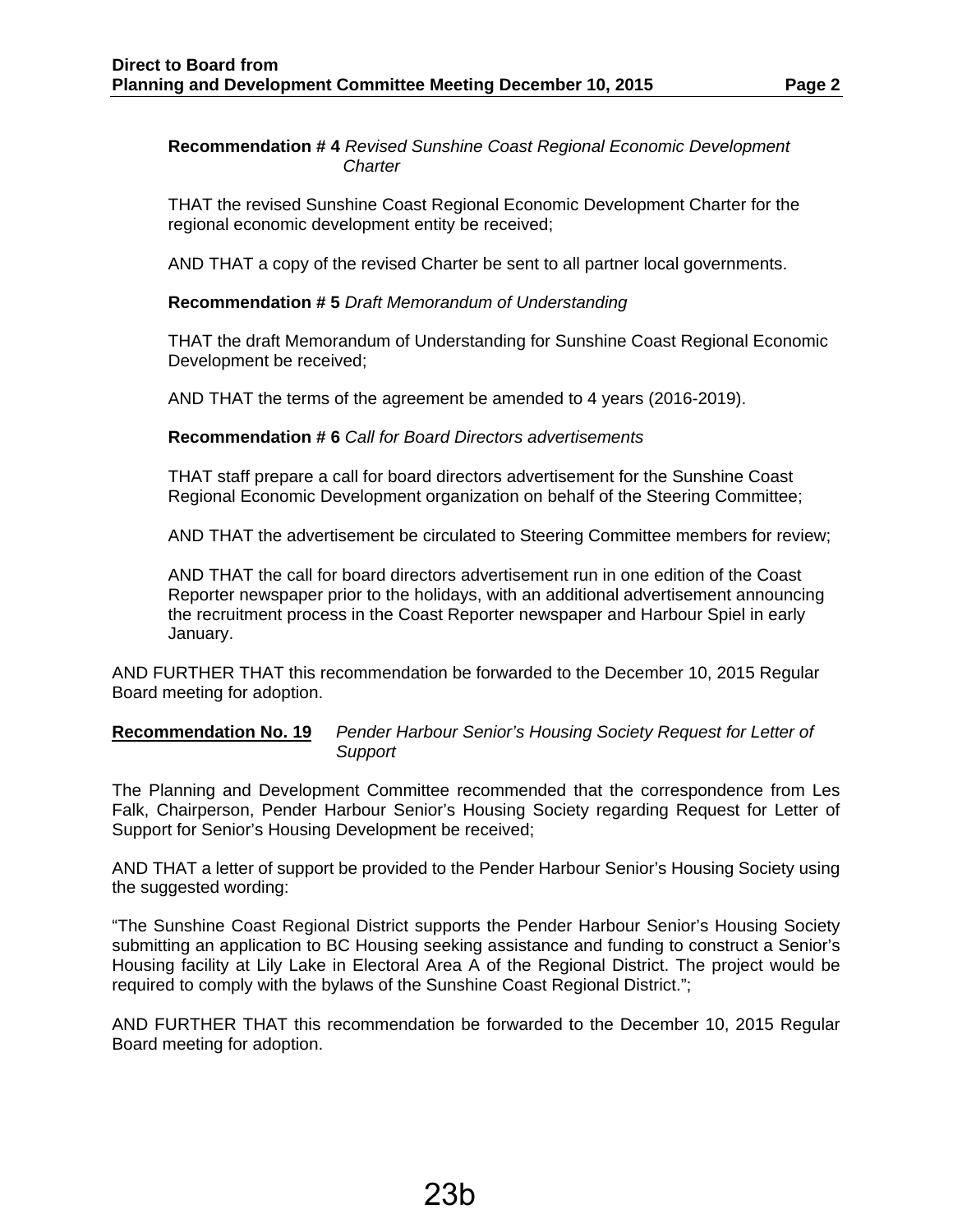Late Item 10

#### **SUNSHINE COAST REGIONAL DISTRICT ZONING AMENDMENT BYLAW No. 310.165, 2015**

A bylaw to amend the "Sunshine Coast Regional District Zoning Bylaw No. 310, 1987".

The Board of Directors of the Sunshine Coast Regional District, in open meeting assembled, enacts as follows:

#### **PART A - CITATION**

1. This bylaw may be cited as the "Sunshine Coast Regional District Zoning Amendment Bylaw No. 310.165, 2015".

#### **PART B – AMENDMENT**

- 2. Schedule A of Sunshine Coast Regional District Zoning Bylaw No. 310, 1987 is amended by rezoning unsurveyed Crown land from RU2 (Rural Two) to I9 (Independent Power Project), as depicted on Appendix 'A' to this Bylaw.
- 3. Schedule A of Sunshine Coast Regional District Zoning Bylaw No. 310, 1987 is amended by rezoning unsurveyed Crown land from RU2 (Rural Two) to I9 (Independent Power Project), as depicted on Appendix 'B' to this Bylaw.
- 4. Schedule A of Sunshine Coast Regional District Zoning Bylaw No. 310, 1987 is amended by rezoning unsurveyed Crown land from RU2 (Rural Two) to I9 (Independent Power Project), as depicted on Appendix 'C' to this Bylaw.
- 5. Sunshine Coast Regional District Zoning Bylaw No. 310, 1987 is amended by designating unsurveyed Crown land as a Temporary Use Permit area, as depicted on Appendix 'D' to this Bylaw.

#### **PART C - ADOPTION**

| READ A FIRST TIME this                                           |        | 10th DAY OF SEPTEMBER 2015 |             |
|------------------------------------------------------------------|--------|----------------------------|-------------|
| READ A SECOND TIME this                                          | DAY OF | <b>MONTH</b>               | YEAR        |
| PUBLIC HEARING HELD PURSUANT TO<br>THE LOCAL GOVERNMENT ACT this | DAY OF | <b>MONTH</b>               | YEAR        |
| READ A THIRD TIME this                                           | DAY OF | <b>MONTH</b>               | <b>YFAR</b> |
| ADOPTED this                                                     | DAY OF | <b>MONTH</b>               | YFAR.       |
|                                                                  |        |                            |             |

Corporate Officer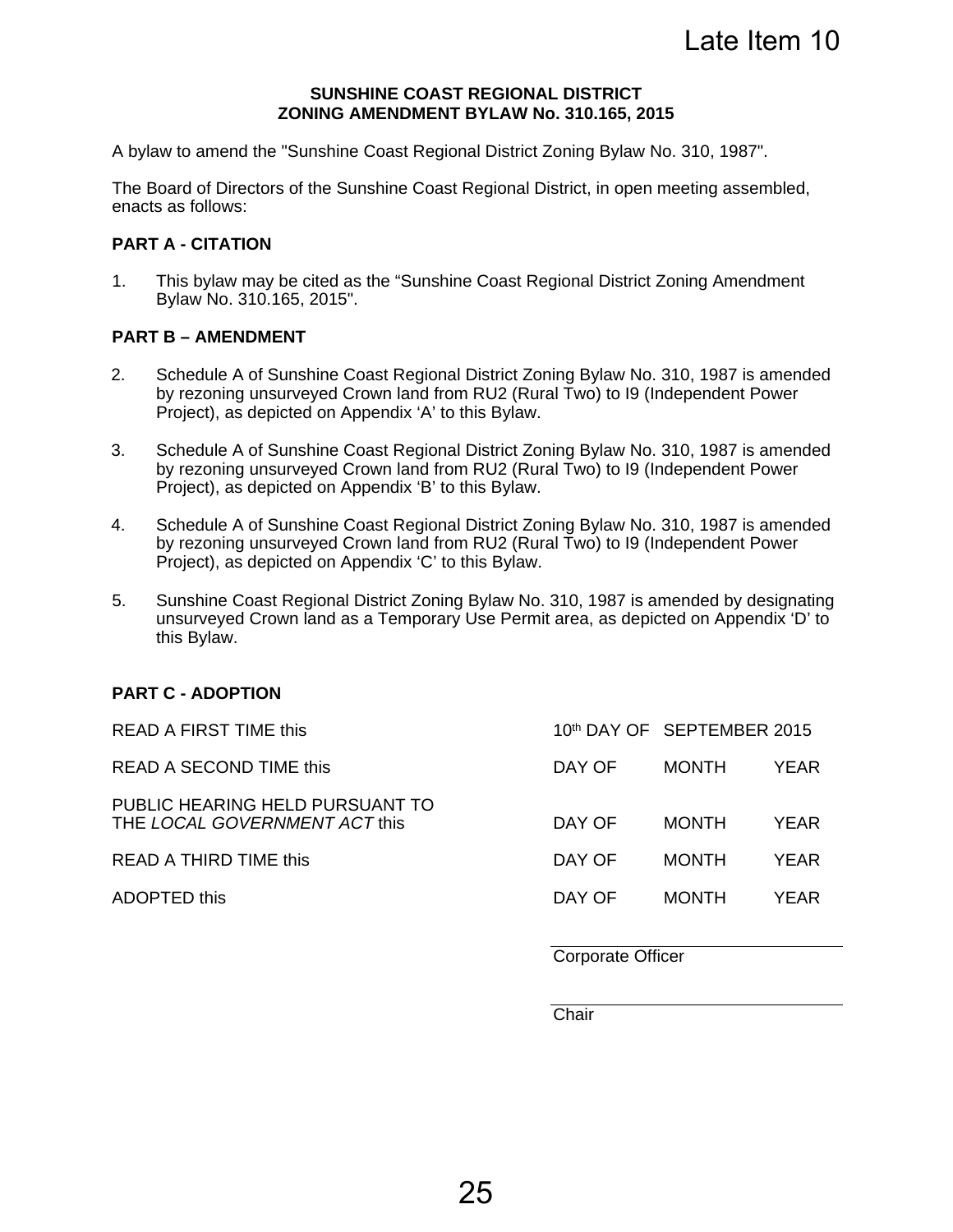**APPENDIX A** 

**to**  *Sunshine Coast Regional District Zoning Amendment Bylaw No. 310.165, 2015*



Chickwat Creek

Legal Description: Unsurveyed Crown Land

Existing Zoning: RU2 (Rural Two)

Proposed Zoning: I9 (Independent Power Project)

Corporate Officer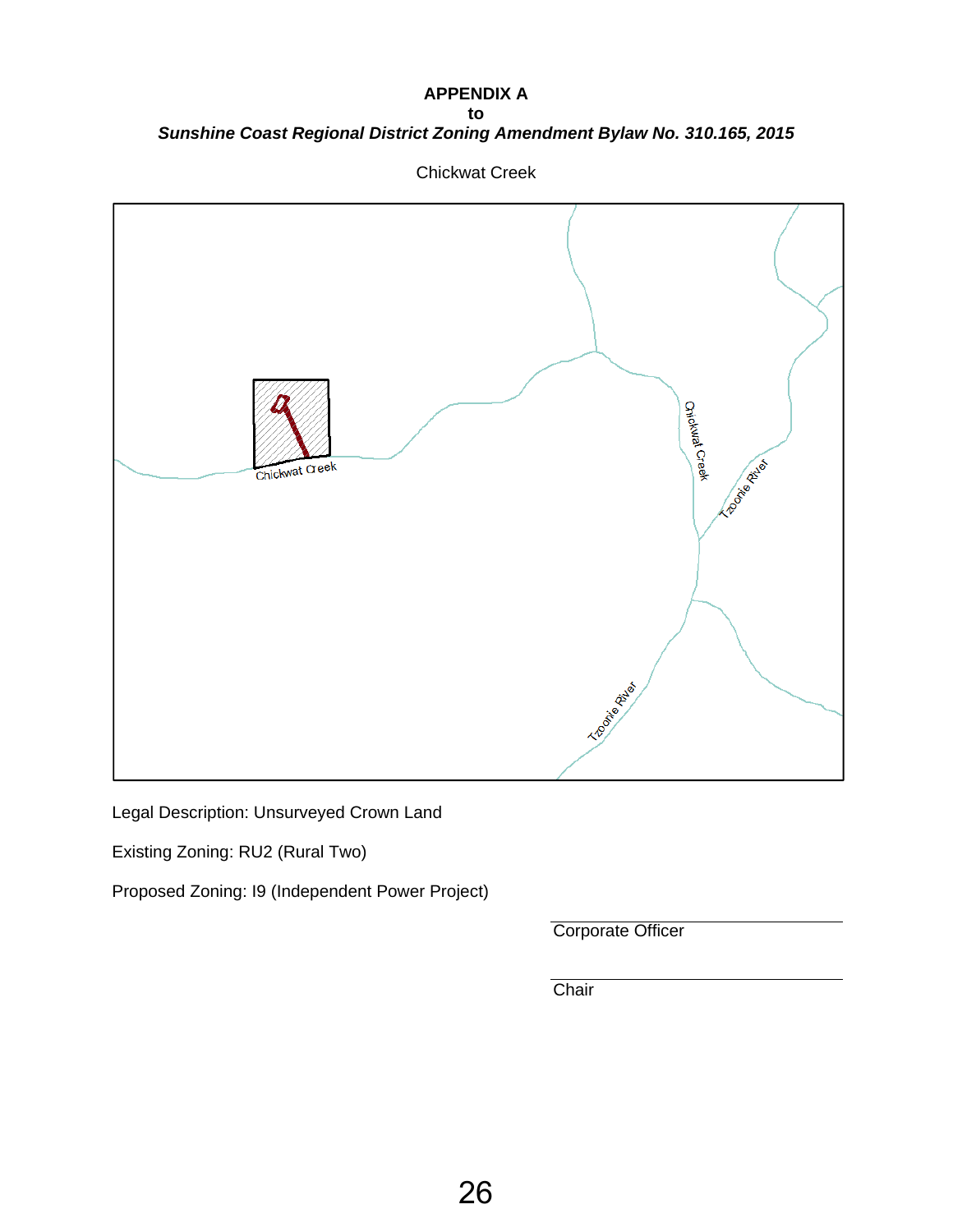## **APPENDIX B to**  *Sunshine Coast Regional District Zoning Amendment Bylaw No. 310.165, 2015*



Upper Ramona Creek

Legal Description: Unsurveyed Crown Land

Existing Zoning: RU2 (Rural Two)

Proposed Zoning: I9 (Independent Power Project)

Corporate Officer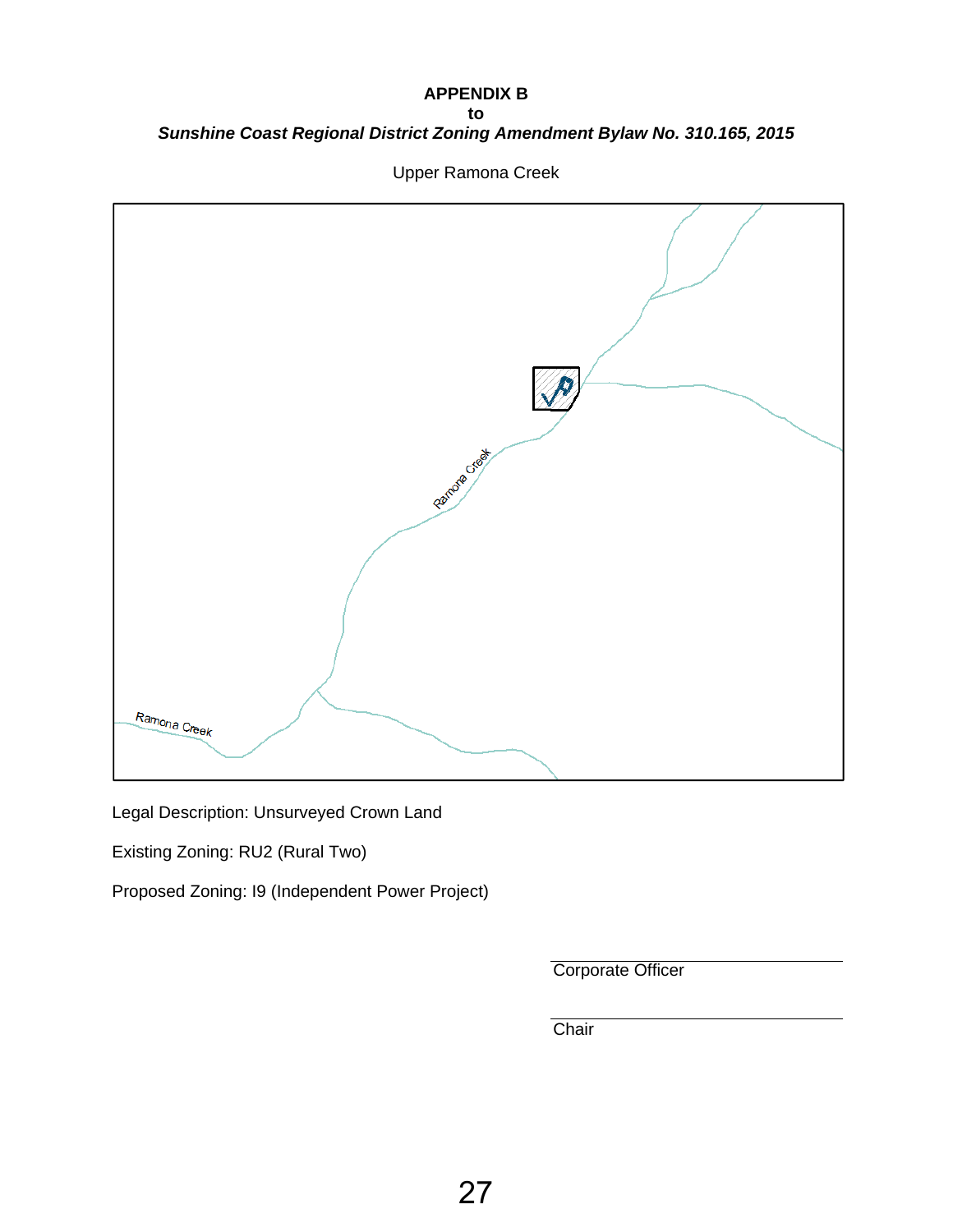## **APPENDIX C to**  *Sunshine Coast Regional District Zoning Amendment Bylaw No. 310.165, 2015*



Lower Ramona Creek

Legal Description: Unsurveyed Crown Land

Existing Zoning: RU2 (Rural Two)

Proposed Zoning: I9 (Independent Power Project)

Corporate Officer